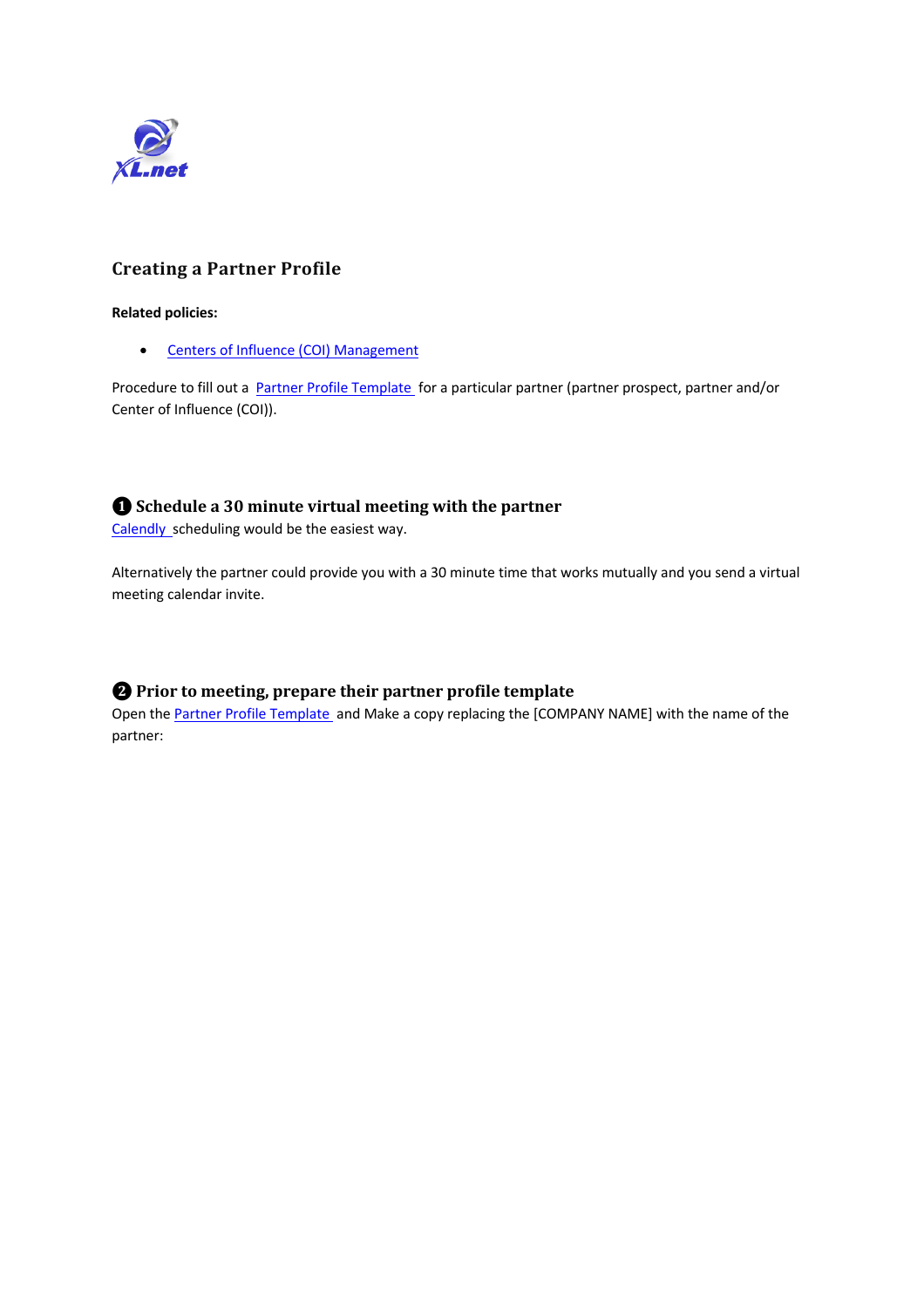| ▭ |                                           | Partner Profile [COMPANY NAME] ☆ 回 ②<br>File Edit View Insert Format Slide Arrange Tools Add-ons Help Lastedit was 3 |             |
|---|-------------------------------------------|----------------------------------------------------------------------------------------------------------------------|-------------|
|   | Share                                     | □▼ ⊙ ヽ ▼ 田 Background Layout ▼                                                                                       | Theme       |
|   | New<br>Open<br>Import slides              | ь<br>$Ctrl + O$                                                                                                      |             |
|   | Make a copy                               | Þ.<br><b>Entire presentation</b>                                                                                     |             |
|   | Email<br>Download                         | Selected slides<br>ь<br>ь                                                                                            |             |
|   | Make available offline<br>Version history | Þ                                                                                                                    | • [Secondar |
|   |                                           |                                                                                                                      |             |

Make sure AFTER copying on the slide to also replace the [COMPANY NAME] with the name of the partner:

## [COMPANY NAME] **Offering** [Generic Offering] Unique [Core Unique] • [Secondary Unique] [Core Niche] **Niche** • [Secondary Niche]

# **<sup>8</sup>** Start virtual meeting

Explain that you want to build a partner profile for them so that you very clearly understand how to refer them business.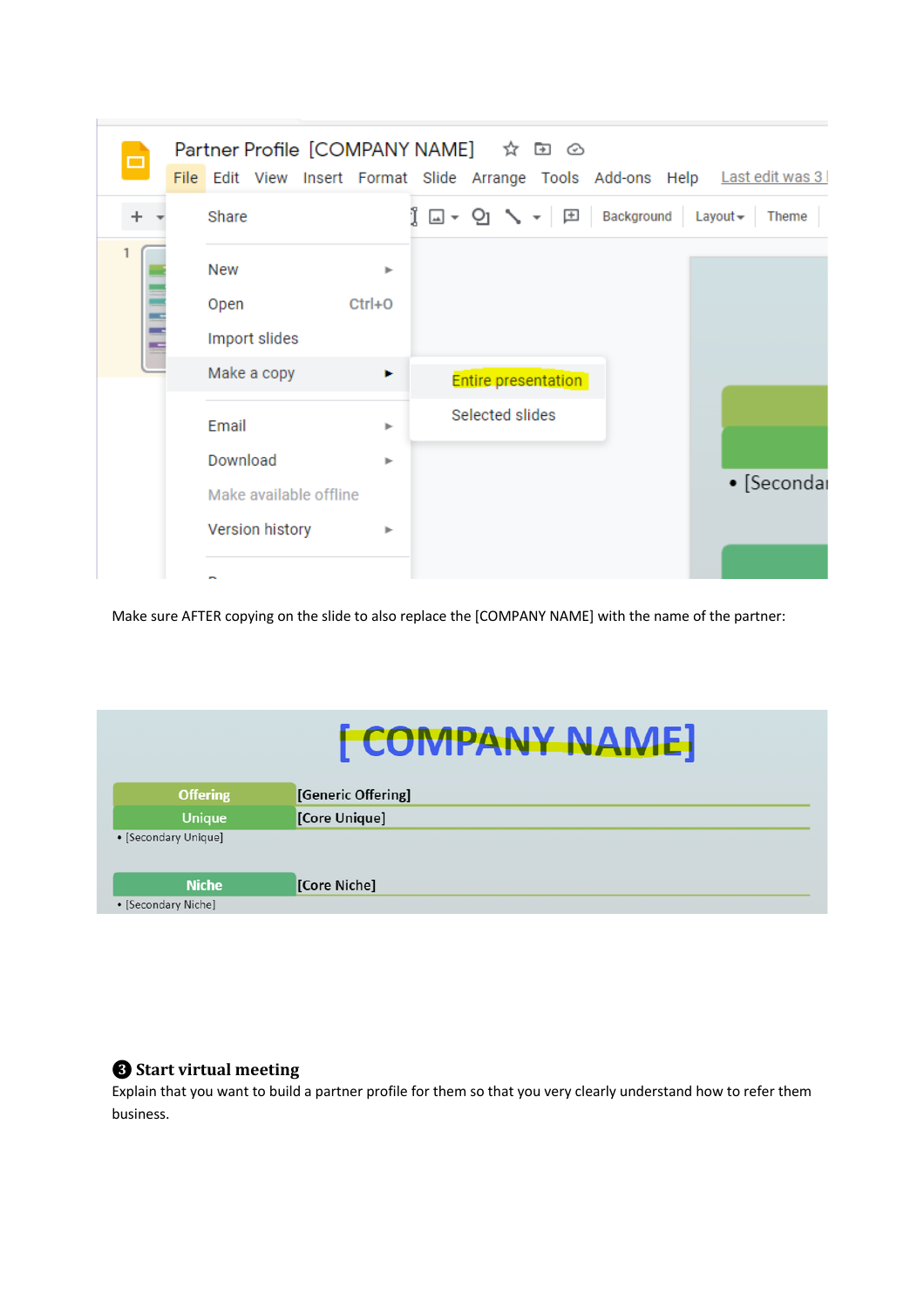Explain each section and make sure they understand it, as shortly you will be filling out theirs.

| <b>Offering</b>                                                                         | <b>Outsourced IT Department</b>                                                                                                       |
|-----------------------------------------------------------------------------------------|---------------------------------------------------------------------------------------------------------------------------------------|
| <b>Unique</b>                                                                           | 80% IT frustration/risk reduction through monthly audit day                                                                           |
|                                                                                         | . Business Alignment - aligning a technology plan that supports the business objectives, department at a time.                        |
| <b>Niche</b>                                                                            | <b>Growth dedicated companies</b>                                                                                                     |
| • Associations / Manufacturing / Finance / Marketing<br>· High dependency on technology |                                                                                                                                       |
| Latch:                                                                                  | Is your technology enabling your business to grow?                                                                                    |
|                                                                                         |                                                                                                                                       |
|                                                                                         |                                                                                                                                       |
|                                                                                         |                                                                                                                                       |
| <b>Qualification</b>                                                                    | \$2850/month                                                                                                                          |
|                                                                                         | • Greater Chicago (within 1hr non traffic drive from Des Plaines/Park Ridge)<br>· Minimum 15 technology dependent staff, maximum 250. |
|                                                                                         |                                                                                                                                       |
| <b>Target Size</b>                                                                      | 20-100 technology dependent staff                                                                                                     |
|                                                                                         |                                                                                                                                       |
| <b>Referral Sources</b>                                                                 | <b>EOS Implementers</b>                                                                                                               |
|                                                                                         |                                                                                                                                       |

# $\bigoplus$  Next open the prepared partner profile

Talk them through each section and fill it out.

- **Offering:** Make sure for offering, that it is a generic name. Like "Outsource Bookkeeping" or "Commercial Banking", guide them to leave out confusion.
- **Unique:** Make sure they are truly as unique as possible. That it is not easy for their competitor to make the same claim.
- **Niche:** What specific industries or client types do they do the best with.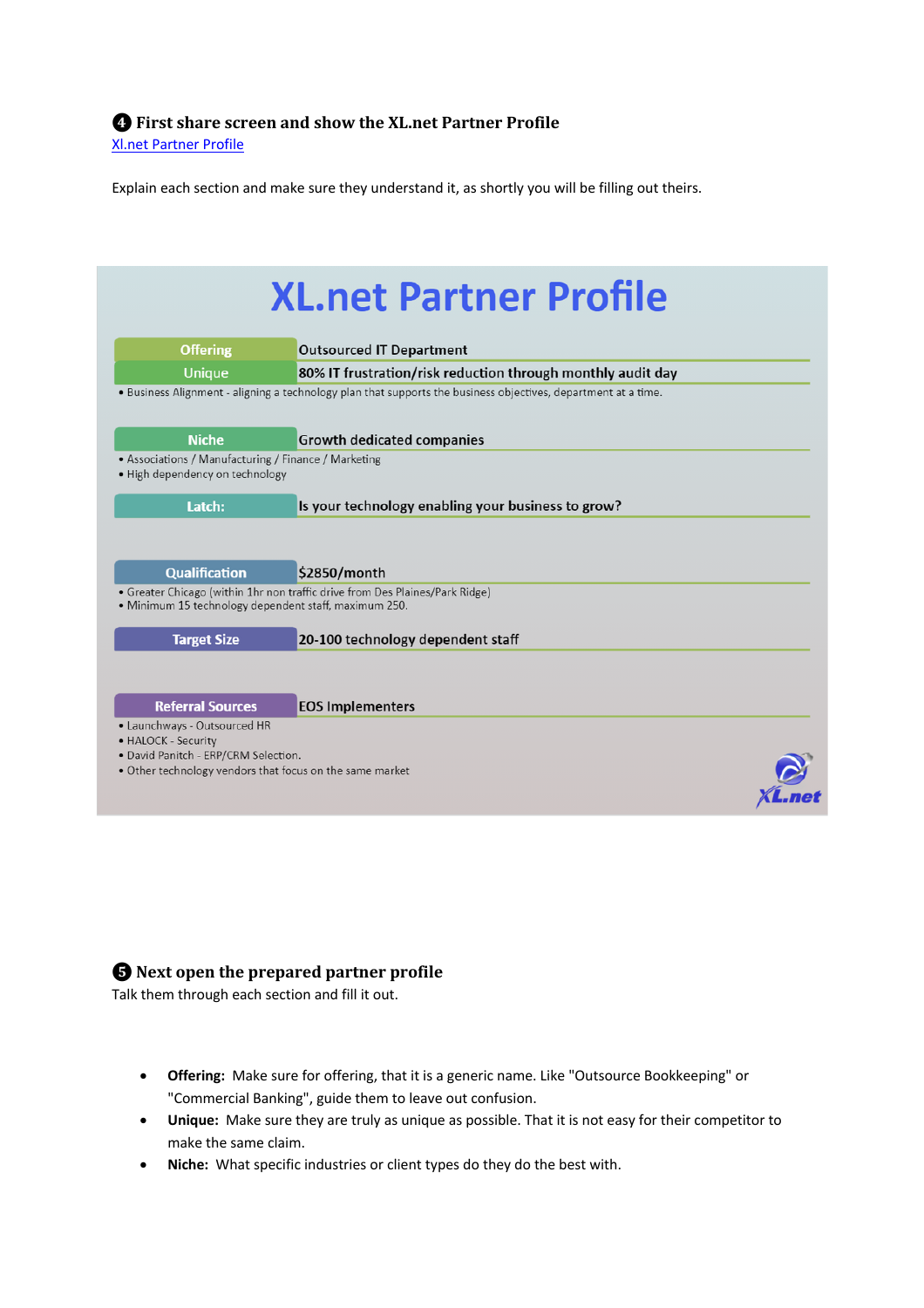- **Latch:** This one is hard, this needs to be a question YOU could ask most clients and prospects that would make it clear that based on the answer you could introduce this partner. Like "Are you thirsty?" If yes answer Yes, "Great, we have a partner with water."
- **Qualification:** What would make a prospect qualified to work with this partner? What are the minimum requirements.
- **Target Size:** What is the prospect size range of a prospect for this partner? Size can be revenue, employees, or anything that is quantifiable.
- **Referral Sources:** Who externally specifically refers them the most business. Could be a person, company, or segment like M&A attorneys.

For example:

|              | <b>Offering</b>                                   | <b>Strategic Wealth Creation</b>                                                                                                             |
|--------------|---------------------------------------------------|----------------------------------------------------------------------------------------------------------------------------------------------|
|              | <b>Unique</b>                                     | <b>Needs Based Planning - Individual and Business</b>                                                                                        |
|              | . High net worth tax mitigation - Estate planning | • Independent Fiduciary (10% of market) - Planning fee based, continuous accountability                                                      |
|              |                                                   |                                                                                                                                              |
| • Executives | <b>Niche</b>                                      | Owner of SMB's                                                                                                                               |
|              |                                                   |                                                                                                                                              |
|              |                                                   |                                                                                                                                              |
|              |                                                   |                                                                                                                                              |
|              | Latch:                                            |                                                                                                                                              |
|              |                                                   | What do you think is going on with the markets right now? [Interesting]                                                                      |
|              |                                                   | • What do you do right now with the market? [Are they an independent fiduciary]<br>• Do you feel like you are in a good spot for retirement? |
|              |                                                   |                                                                                                                                              |
|              | <b>Qualification</b>                              | Minimum \$300K investable                                                                                                                    |
|              |                                                   |                                                                                                                                              |
|              |                                                   |                                                                                                                                              |
|              | <b>Target Size</b>                                | EBITDA \$1m-\$25m/year (Owners)                                                                                                              |
|              | · \$1m-\$5m investable assets (Executives)        |                                                                                                                                              |
|              |                                                   |                                                                                                                                              |
|              | <b>Referral Sources</b>                           | CPA's and Estate Planning, M&A, Attorneys                                                                                                    |

### $\odot$  Once complete, if partner is interested, schedule another 30 minute meeting

Explain that at the next meeting, if interested, you will show them a hard to discover value of Linkedin Sales Navigator where now that you understand each other well can make mutual introductions very easily.

That meeting will follow LinkedIn Meeting to mutually connect prospects.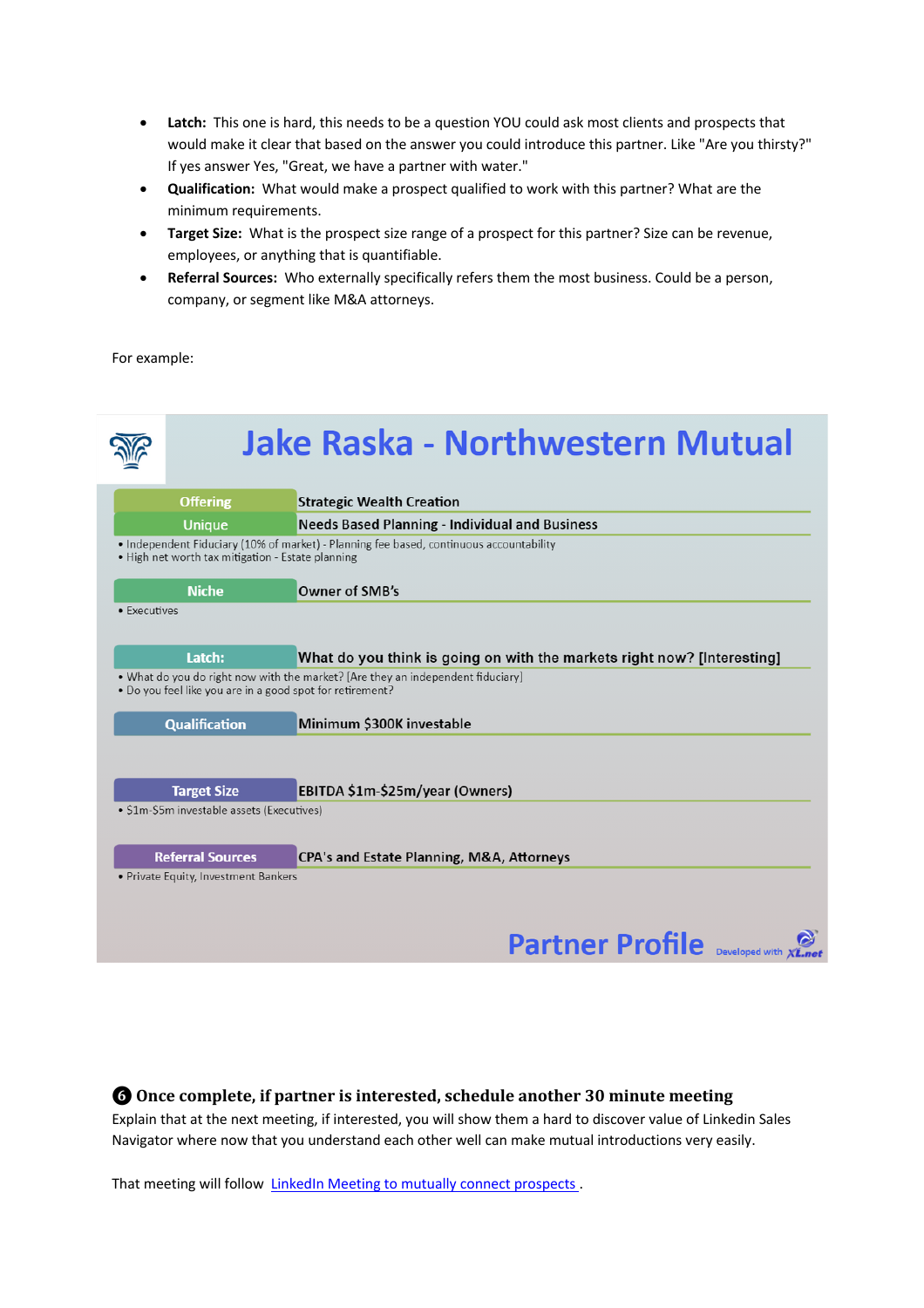# $\bullet$  Send email with both profiles and reference future meeting if set

Attached the XL.net partner profile, and their partner profile that you just built. Reference your next meeting if it was scheduled.

Thank them for their time, and ask them to let you know if there is anything you can do to help, to let you know.